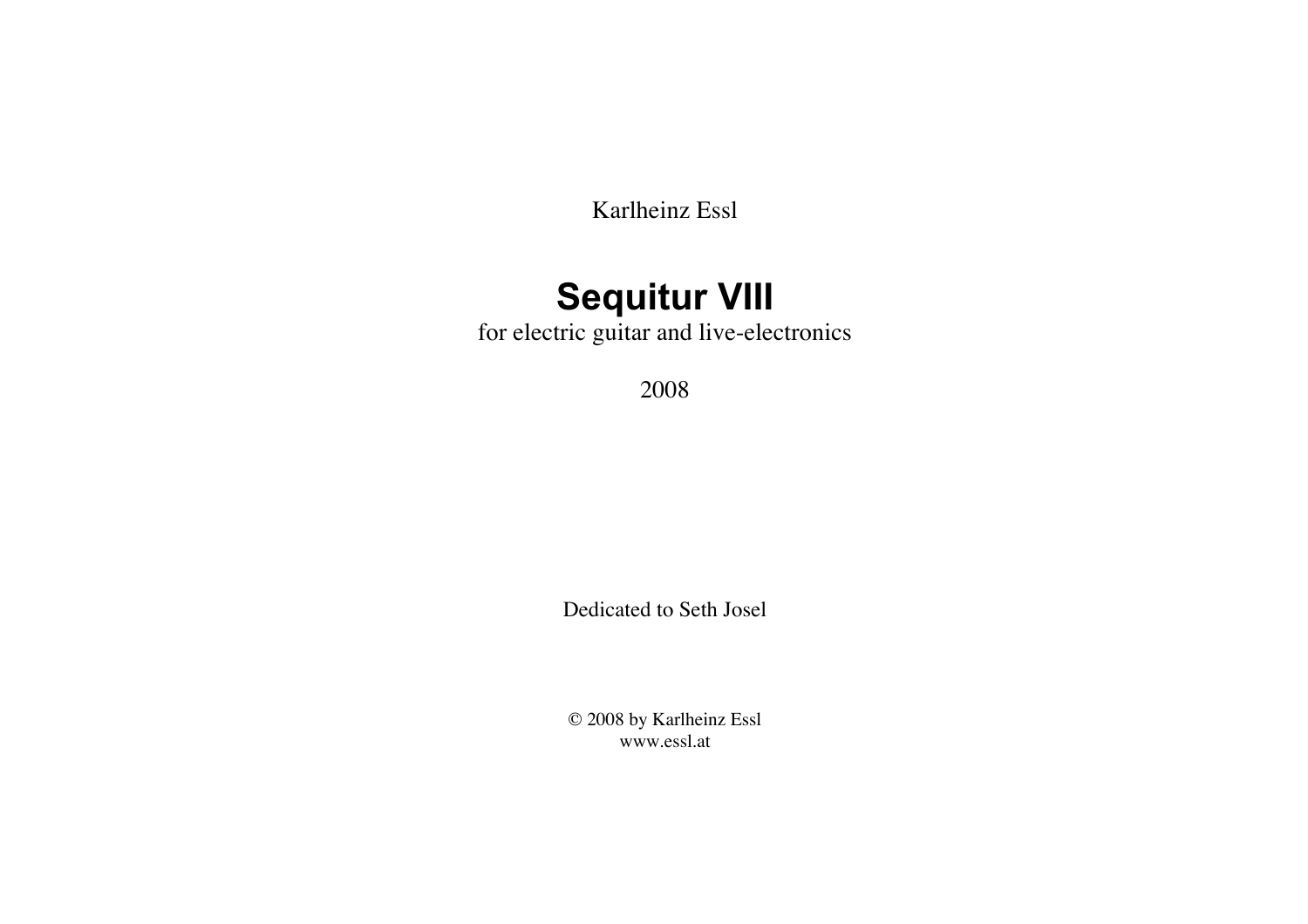## Karlheinz Essl **Sequitur VIII**

for electric guitar & live-electronics 2008

#### **Requirements**

- electric guitar with a humbucker pick-up near the bridge and a whammy bar
- volume pedal
- E-Bow
- bottle neck
- Apple computer (recommended: *MacBook* or *MacBook Pro* )
- audio interface with Hi-Z input (recommended: *Edirol UA-25* or *FA-66)*
- stereo PA system

The use of a plectrum is not allowed throughout the piece!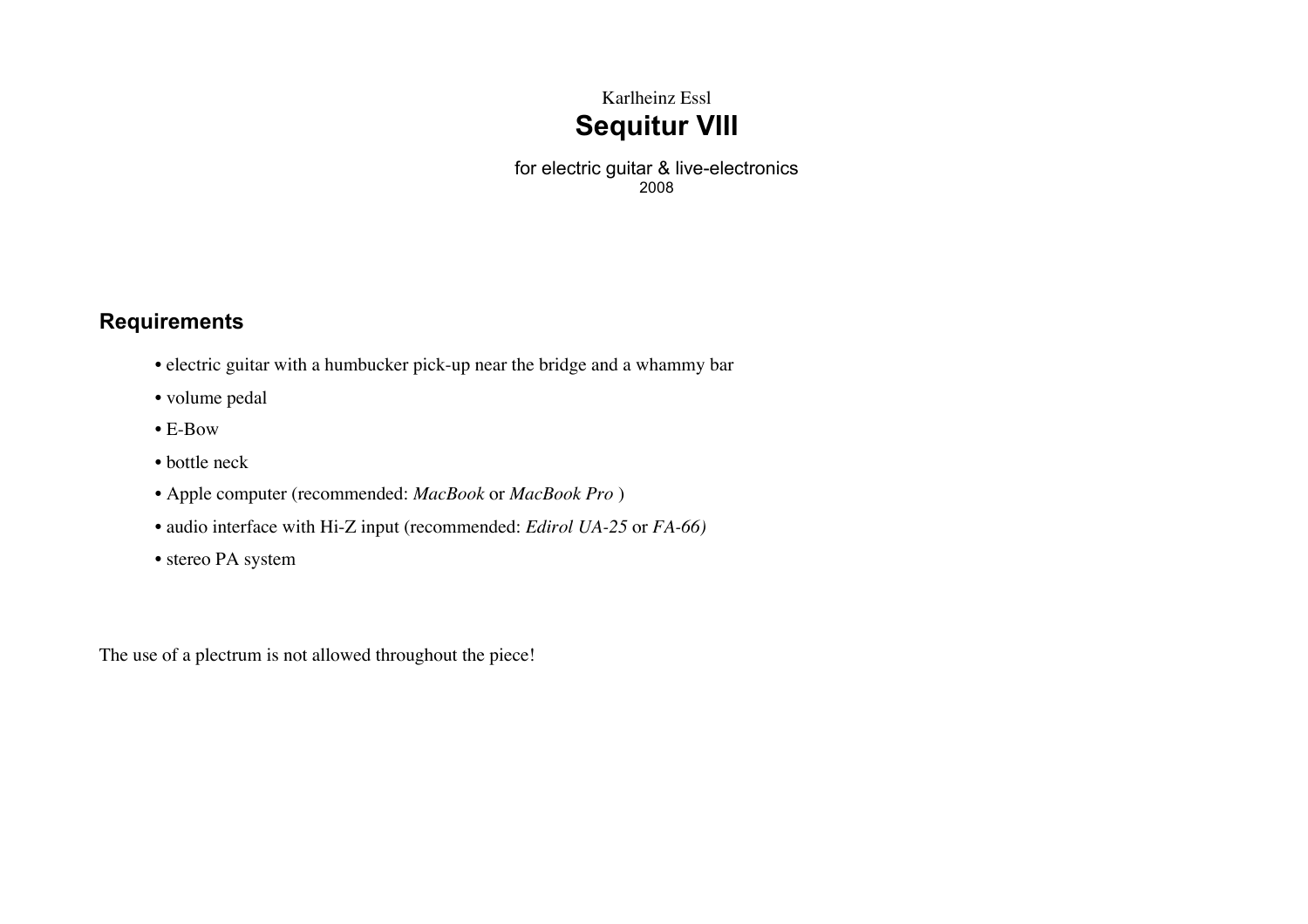## **Notation**

| $r.H.$ / $l.H.$ | right hand / left hand          |
|-----------------|---------------------------------|
| 1. v.           | lasciare vibrare                |
| $\ddot{}$       | tapping the string              |
| P.M.            | palm mute with right hand       |
| Wh. Bar         | <b>Whammy Bar</b>               |
|                 | bottleneck                      |
|                 | volume pedal: closed - - > open |

 $\leftrightarrow$  ire.

finger the pitch with the left hand and slide the finger irregularily along the string between the two adjacent frets: This will produce soft scratchy sounds.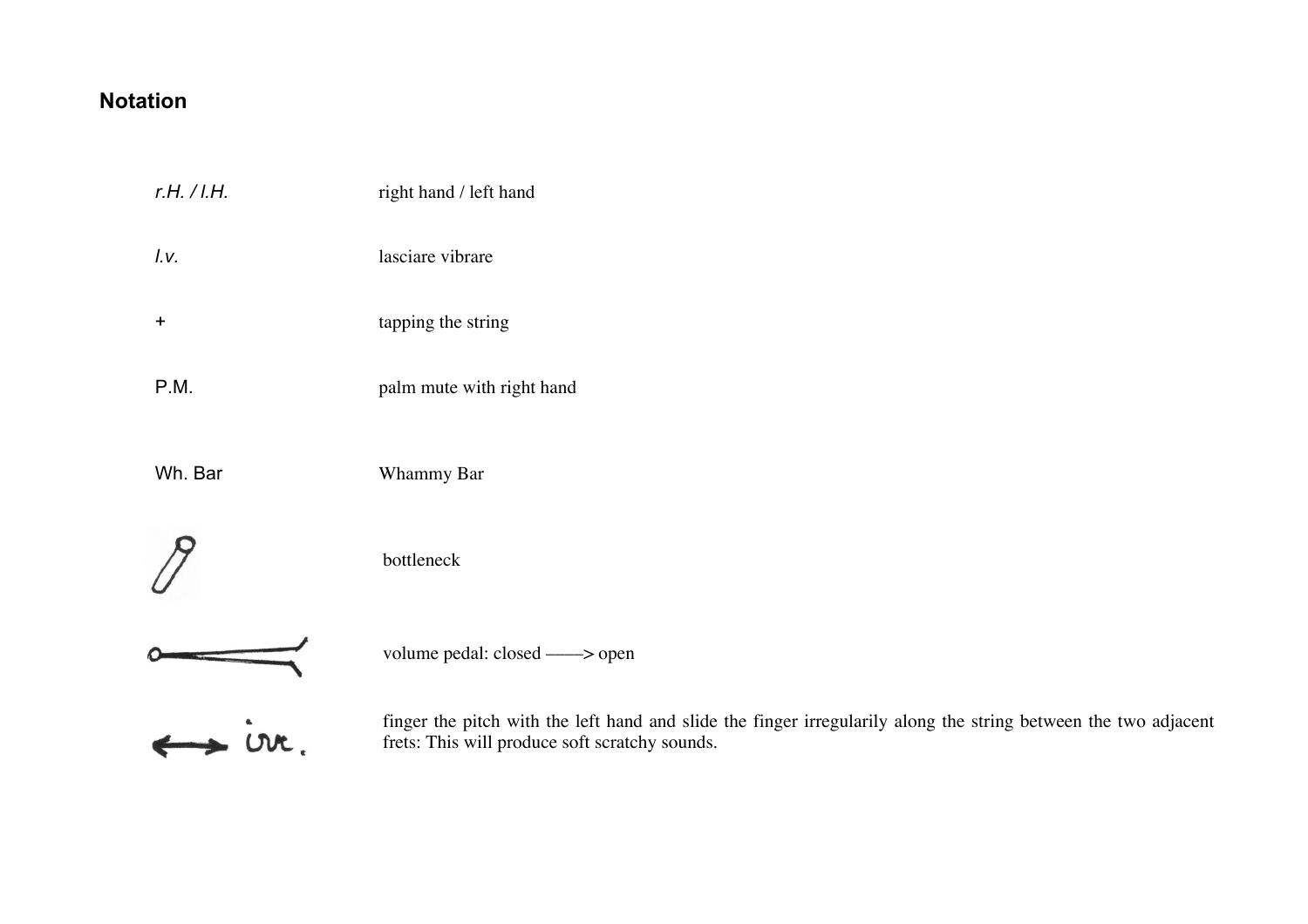



vibrato: slow / fast

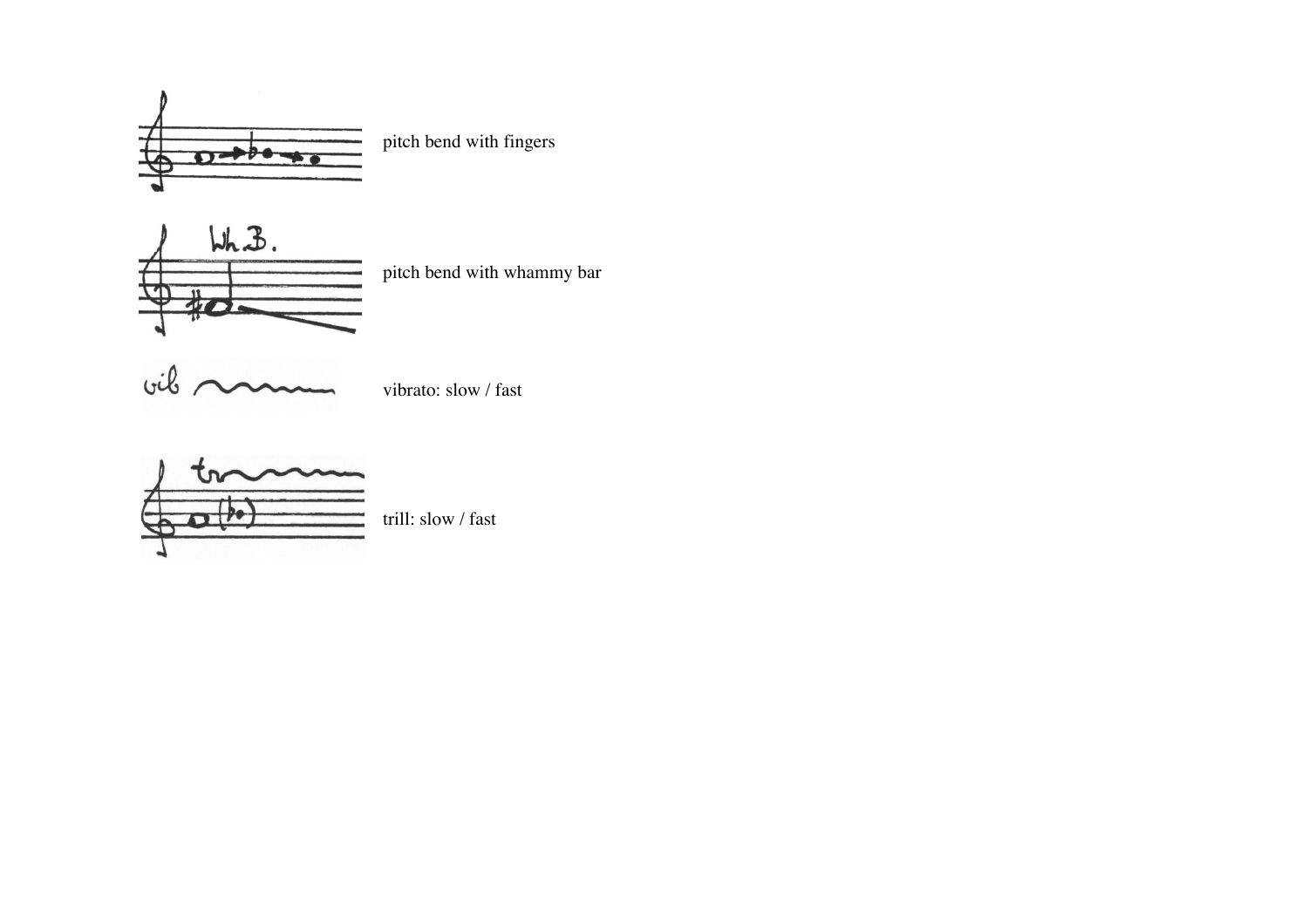#### **Electronics**

1) Connect an audio interface to your Apple computer.

2) Plug your electric guitar directly into the input ("Hi-Z") of your audio interface. Adjust the input level thoroughly. For the desired sound, select the humbucker pickup of the guitar.

3) Start the *Sequitur VIII* program on an Apple computer. Choose "Audio..." from the "Settings" menu and select your interface at "Driver".

4) In the greenish field called "Input", you'll find three rotary knobs which you can use for adjusting the equalization (lo / mid / hi) of the microphone input. (This, however should not be necessary.) The brown vertical fader lets you adjust the input level.

5) In the field right to it called "Output" you find three brown vertical sliders. The first ("direct") let you set the volume of the guitar. The second controls the level of the canon which is dependend ot the input level: the louder you play, the softer the canon becomes. You can adjust the sensitivity of the automatic gain control in the "Settings" menu. When you select "Parameters...", a window opens with the current parameter settings. In the right-upper corner there is a box called "p auto-canon". In the number box below you can change the sensitivity. The third slider allows you to achieve a smooth fade-out at the end of the piece. By pressing the <return> key of your computer keyboard, the slider will move slowly down to zero.

6) The bottom field is dedicated to the "FX Control" which offers several options. If you play the piece alone, you can step through a sequence of presets according to the indications of the score. In order to switch to the next preset, just press the space bar or hit the stomp button of a Digitech Control One. Alternatively, a second musician can also control the strengths of the FXs by pressing the space bar according to the score.

7) At the end of the piece, you might want to create a slow fade out by pressing the <return> key.

### **More information**

A video of a performance played by Karlheinz Essl himself and an audio recording played by Karlheinz Essl can be found at

http://www.essl.at/works/sequitur.html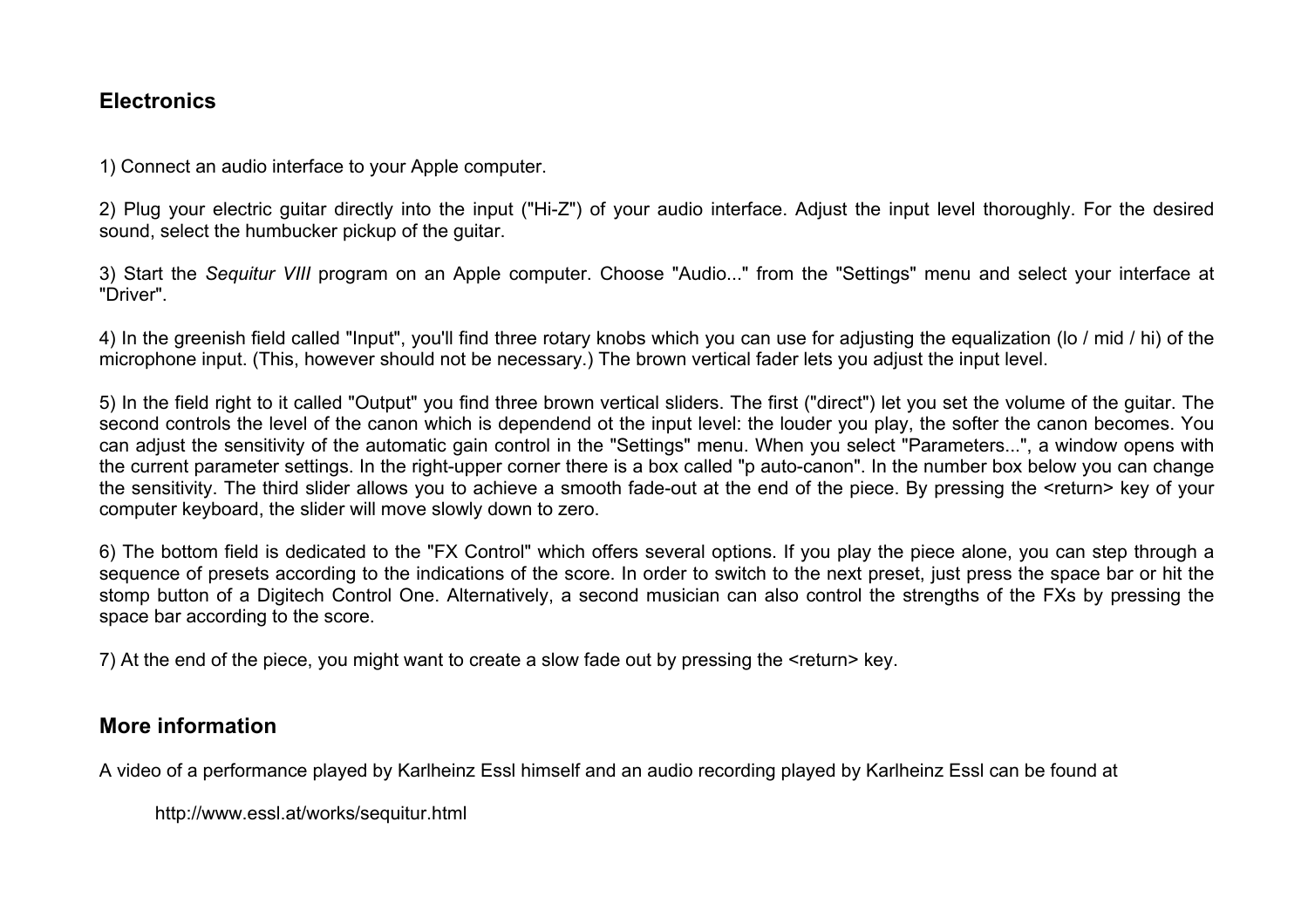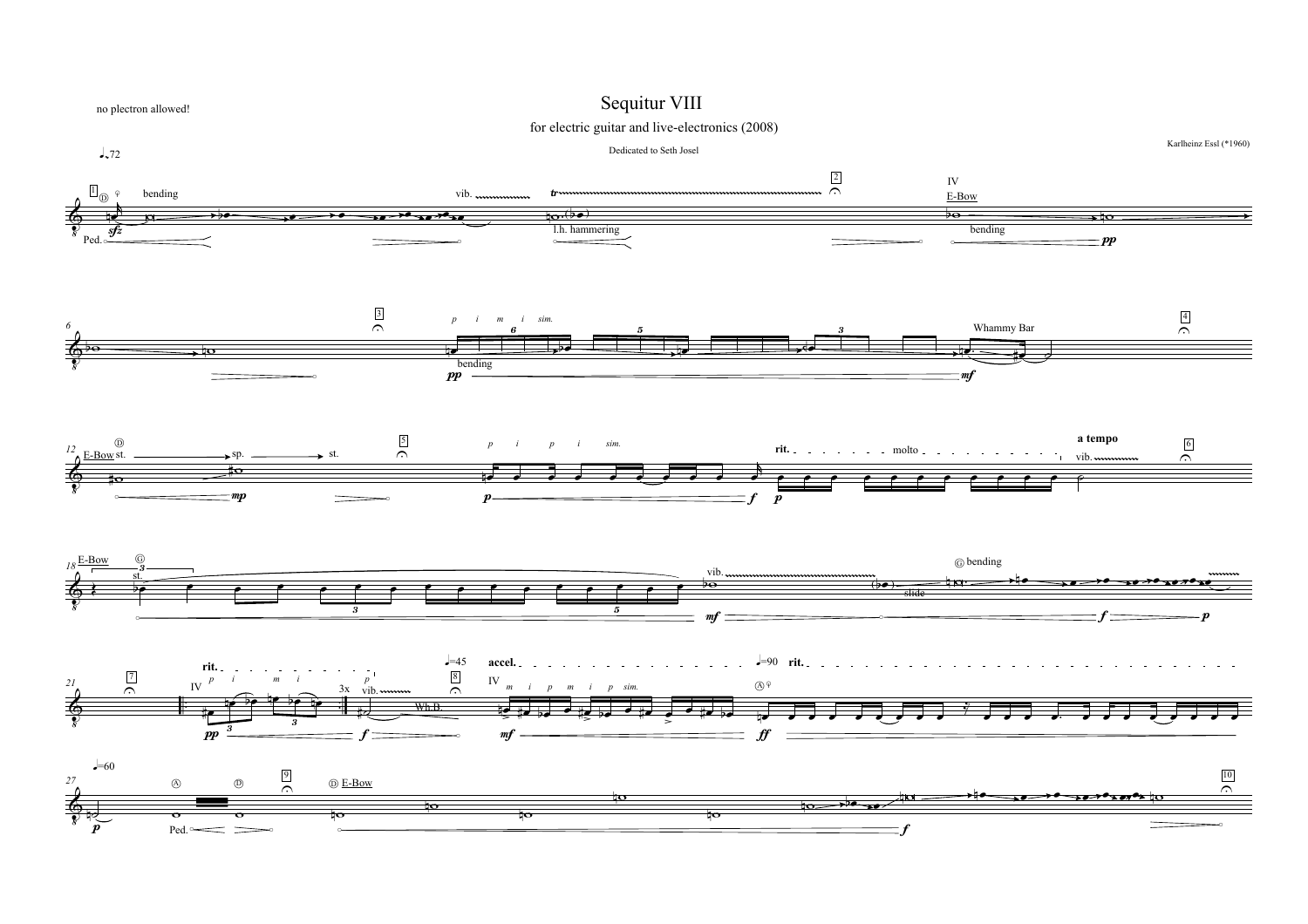